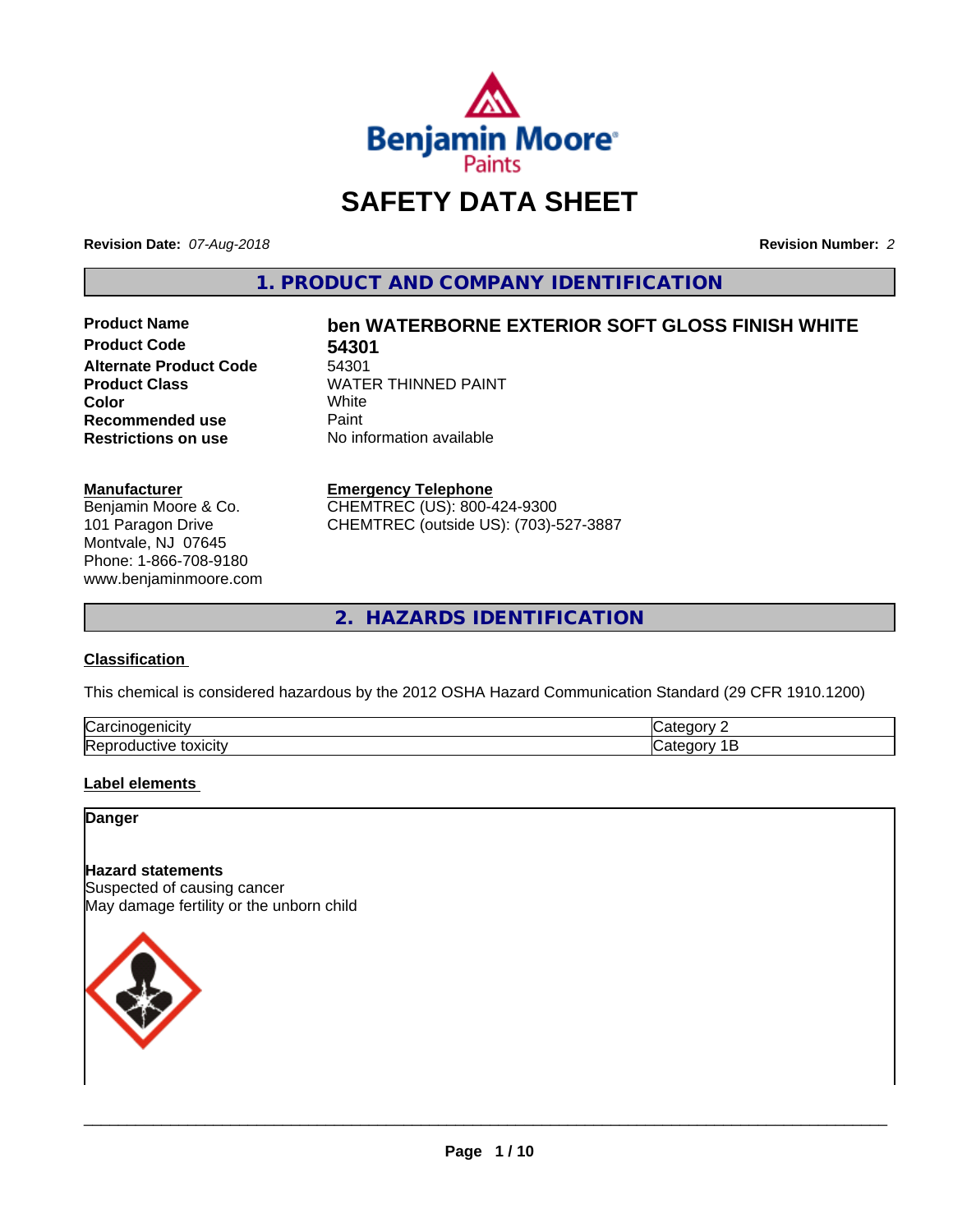**Appearance** liquid **Odor 11** Odor little or no odor

#### **Precautionary Statements - Prevention**

Obtain special instructions before use Do not handle until all safety precautions have been read and understood Use personal protective equipment as required

#### **Precautionary Statements - Response**

IF exposed or concerned: Get medical advice/attention

#### **Precautionary Statements - Storage**

Store locked up

#### **Precautionary Statements - Disposal** Dispose of contents/container to an approved waste disposal plant

#### **Hazards not otherwise classified (HNOC)**

Not applicable

#### **Other information**

No information available

#### **3. COMPOSITION INFORMATION ON COMPONENTS**

\_\_\_\_\_\_\_\_\_\_\_\_\_\_\_\_\_\_\_\_\_\_\_\_\_\_\_\_\_\_\_\_\_\_\_\_\_\_\_\_\_\_\_\_\_\_\_\_\_\_\_\_\_\_\_\_\_\_\_\_\_\_\_\_\_\_\_\_\_\_\_\_\_\_\_\_\_\_\_\_\_\_\_\_\_\_\_\_\_\_\_\_\_

| <b>Chemical name</b>                       | <b>CAS No.</b> | Weight-% |
|--------------------------------------------|----------------|----------|
| Titanium dioxide                           | 13463-67-7     | 25       |
| Silica, amorphous                          | 7631-86-9      |          |
| Kaolin                                     | 1332-58-7      |          |
| Zinc oxide                                 | 1314-13-2      |          |
| 1-Methyl-2-pyrrolidinone                   | 872-50-4       | 0.5      |
| Sodium C14-C16 olefin sulfonate            | 68439-57-6     | 0.5      |
| Urea, N-(3,4-dichlorophenyl)-N,N-dimethyl- | 330-54-1       | 0.5      |

|                                                  | 4. FIRST AID MEASURES                                                                                    |
|--------------------------------------------------|----------------------------------------------------------------------------------------------------------|
| <b>General Advice</b>                            | No hazards which require special first aid measures.                                                     |
| <b>Eye Contact</b>                               | Rinse thoroughly with plenty of water for at least 15 minutes and consult a<br>physician.                |
| <b>Skin Contact</b>                              | Wash off immediately with soap and plenty of water while removing all<br>contaminated clothes and shoes. |
| <b>Inhalation</b>                                | Move to fresh air. If symptoms persist, call a physician.                                                |
| Ingestion                                        | Clean mouth with water and afterwards drink plenty of water. Consult a physician<br>if necessary.        |
| <b>Most Important</b><br><b>Symptoms/Effects</b> | None known.                                                                                              |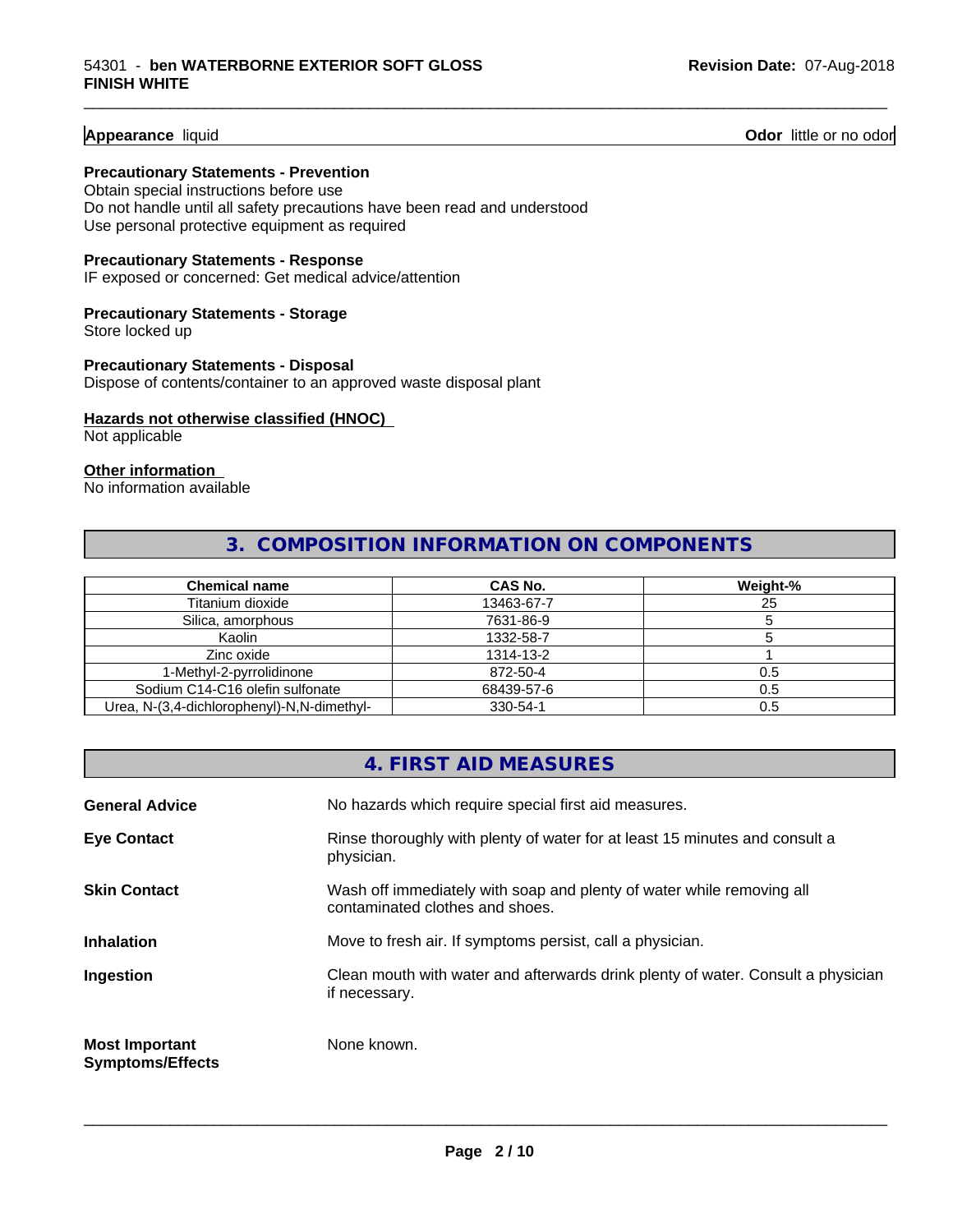| <b>Notes To Physician</b>                                                        | Treat symptomatically. |                                                                      |                                                                                                                 |  |
|----------------------------------------------------------------------------------|------------------------|----------------------------------------------------------------------|-----------------------------------------------------------------------------------------------------------------|--|
|                                                                                  |                        | 5. FIRE-FIGHTING MEASURES                                            |                                                                                                                 |  |
| <b>Suitable Extinguishing Media</b>                                              |                        |                                                                      | Use extinguishing measures that are appropriate to local<br>circumstances and the surrounding environment.      |  |
| <b>Protective Equipment And Precautions For</b><br><b>Firefighters</b>           |                        | and full protective gear.                                            | As in any fire, wear self-contained breathing apparatus<br>pressure-demand, MSHA/NIOSH (approved or equivalent) |  |
| <b>Specific Hazards Arising From The Chemical</b>                                |                        | Closed containers may rupture if exposed to fire or<br>extreme heat. |                                                                                                                 |  |
| <b>Sensitivity To Mechanical Impact</b>                                          |                        | No                                                                   |                                                                                                                 |  |
| <b>Sensitivity To Static Discharge</b>                                           |                        | No.                                                                  |                                                                                                                 |  |
| <b>Flash Point Data</b><br>Flash Point (°F)<br>Flash Point (°C)<br><b>Method</b> |                        | Not applicable<br>Not applicable<br>Not applicable                   |                                                                                                                 |  |
| <b>Flammability Limits In Air</b>                                                |                        |                                                                      |                                                                                                                 |  |
| Lower flammability limit:<br><b>Upper flammability limit:</b>                    |                        | Not applicable<br>Not applicable                                     |                                                                                                                 |  |
| <b>NFPA</b><br>Health: 1                                                         | Flammability: 0        | Instability: 0                                                       | <b>Special: Not Applicable</b>                                                                                  |  |
| <b>NFPA Legend</b><br>0 - Not Hazardous<br>1 - Slightly                          |                        |                                                                      |                                                                                                                 |  |

- Slightly
- 2 Moderate
- 3 High
- 4 Severe

*The ratings assigned are only suggested ratings, the contractor/employer has ultimate responsibilities for NFPA ratings where this system is used.*

*Additional information regarding the NFPA rating system is available from the National Fire Protection Agency (NFPA) at www.nfpa.org.*

#### **6. ACCIDENTAL RELEASE MEASURES**

| <b>Personal Precautions</b>      | Avoid contact with skin, eyes and clothing. Ensure adequate ventilation.                             |
|----------------------------------|------------------------------------------------------------------------------------------------------|
| <b>Other Information</b>         | Prevent further leakage or spillage if safe to do so.                                                |
| <b>Environmental precautions</b> | See Section 12 for additional Ecological Information.                                                |
| <b>Methods for Cleaning Up</b>   | Soak up with inert absorbent material. Sweep up and shovel into suitable<br>containers for disposal. |
|                                  |                                                                                                      |

#### **7. HANDLING AND STORAGE**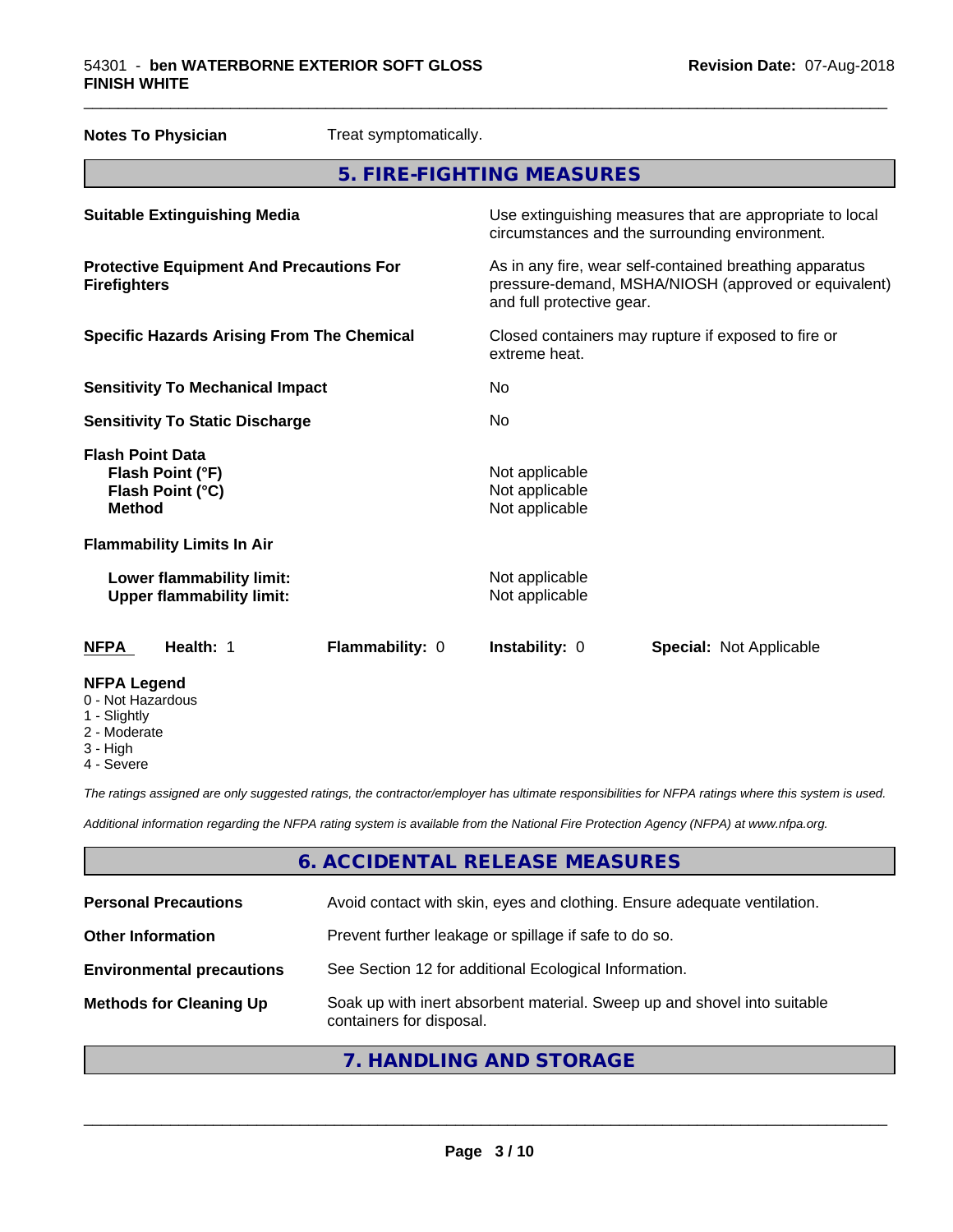| <b>Handling</b>               | Avoid contact with skin, eyes and clothing. Avoid breathing vapors, spray mists or<br>sanding dust. In case of insufficient ventilation, wear suitable respiratory<br>equipment. |
|-------------------------------|----------------------------------------------------------------------------------------------------------------------------------------------------------------------------------|
| <b>Storage</b>                | Keep container tightly closed. Keep out of the reach of children.                                                                                                                |
| <b>Incompatible Materials</b> | No information available                                                                                                                                                         |

\_\_\_\_\_\_\_\_\_\_\_\_\_\_\_\_\_\_\_\_\_\_\_\_\_\_\_\_\_\_\_\_\_\_\_\_\_\_\_\_\_\_\_\_\_\_\_\_\_\_\_\_\_\_\_\_\_\_\_\_\_\_\_\_\_\_\_\_\_\_\_\_\_\_\_\_\_\_\_\_\_\_\_\_\_\_\_\_\_\_\_\_\_

#### **8. EXPOSURE CONTROLS/PERSONAL PROTECTION**

#### **Exposure Limits**

| <b>Chemical name</b>                       | <b>ACGIH TLV</b>                               | <b>OSHA PEL</b>                                |
|--------------------------------------------|------------------------------------------------|------------------------------------------------|
| Titanium dioxide                           | 10 mg/m $3$ - TWA                              | 15 mg/m <sup>3</sup> - TWA                     |
| Silica, amorphous                          | N/E                                            | 20 mppcf - TWA                                 |
| Kaolin                                     | $2 \text{ mg/m}^3$ - TWA                       | 15 mg/m $3$ - TWA<br>5 mg/m <sup>3</sup> - TWA |
| Zinc oxide                                 | $2 \text{ mg/m}^3$ - TWA<br>10 mg/m $3 -$ STEL | 5 mg/m <sup>3</sup> - TWA<br>15 mg/m $3$ - TWA |
| Urea, N-(3,4-dichlorophenyl)-N,N-dimethyl- | 10 mg/m <sup>3</sup> - TWA                     | N/E                                            |

#### **Legend**

ACGIH - American Conference of Governmental Industrial Hygienists Exposure Limits OSHA - Occupational Safety & Health Administration Exposure Limits N/E - Not Established

| <b>Engineering Measures</b>          | Ensure adequate ventilation, especially in confined areas.                                                                          |  |  |
|--------------------------------------|-------------------------------------------------------------------------------------------------------------------------------------|--|--|
| <b>Personal Protective Equipment</b> |                                                                                                                                     |  |  |
| <b>Eye/Face Protection</b>           | Safety glasses with side-shields.                                                                                                   |  |  |
| <b>Skin Protection</b>               | Protective gloves and impervious clothing.                                                                                          |  |  |
| <b>Respiratory Protection</b>        | In case of insufficient ventilation wear suitable respiratory equipment.                                                            |  |  |
| <b>Hygiene Measures</b>              | Avoid contact with skin, eyes and clothing. Remove and wash contaminated<br>clothing before re-use. Wash thoroughly after handling. |  |  |

#### **9. PHYSICAL AND CHEMICAL PROPERTIES**

| Appearance                  | liquid                   |
|-----------------------------|--------------------------|
| Odor                        | little or no odor        |
| <b>Odor Threshold</b>       | No information available |
| Density (Ibs/gal)           | $10.3 - 10.7$            |
| <b>Specific Gravity</b>     | $1.23 - 1.28$            |
| рH                          | No information available |
| <b>Viscosity (cps)</b>      | No information available |
| Solubility(ies)             | No information available |
| <b>Water solubility</b>     | No information available |
| <b>Evaporation Rate</b>     | No information available |
| Vapor pressure @20 °C (kPa) | No information available |
| Vapor density               | No information available |
| Wt. % Solids                | $40 - 50$                |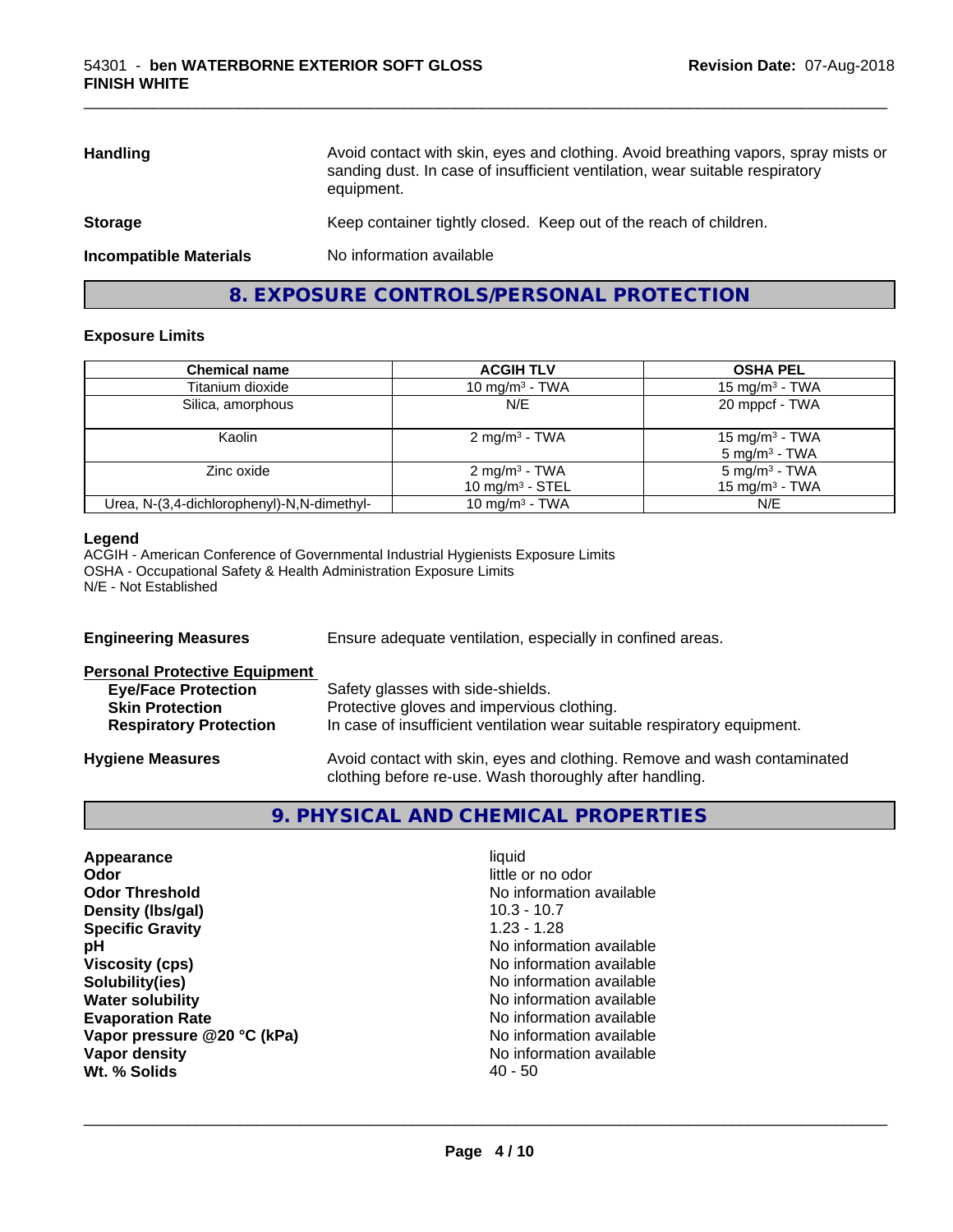| Vol. % Solids                        | $30 - 40$                |
|--------------------------------------|--------------------------|
| Wt. % Volatiles                      | 50 - 60                  |
| Vol. % Volatiles                     | $60 - 70$                |
| <b>VOC Regulatory Limit (g/L)</b>    | < 50                     |
| <b>Boiling Point (°F)</b>            | 212                      |
| <b>Boiling Point (°C)</b>            | 100                      |
| <b>Freezing Point (°F)</b>           | 32                       |
| <b>Freezing Point (°C)</b>           | 0                        |
| Flash Point (°F)                     | Not applicable           |
| Flash Point (°C)                     | Not applicable           |
| <b>Method</b>                        | Not applicable           |
| Flammability (solid, gas)            | Not applicable           |
| <b>Upper flammability limit:</b>     | Not applicable           |
| Lower flammability limit:            | Not applicable           |
| <b>Autoignition Temperature (°F)</b> | No information available |
| <b>Autoignition Temperature (°C)</b> | No information available |
| Decomposition Temperature (°F)       | No information available |
| Decomposition Temperature (°C)       | No information available |
| <b>Partition coefficient</b>         | No information available |

### **10. STABILITY AND REACTIVITY**

\_\_\_\_\_\_\_\_\_\_\_\_\_\_\_\_\_\_\_\_\_\_\_\_\_\_\_\_\_\_\_\_\_\_\_\_\_\_\_\_\_\_\_\_\_\_\_\_\_\_\_\_\_\_\_\_\_\_\_\_\_\_\_\_\_\_\_\_\_\_\_\_\_\_\_\_\_\_\_\_\_\_\_\_\_\_\_\_\_\_\_\_\_

| <b>Reactivity</b>                         | Not Applicable                           |
|-------------------------------------------|------------------------------------------|
| <b>Chemical Stability</b>                 | Stable under normal conditions.          |
| <b>Conditions to avoid</b>                | Prevent from freezing.                   |
| <b>Incompatible Materials</b>             | No materials to be especially mentioned. |
| <b>Hazardous Decomposition Products</b>   | None under normal use.                   |
| <b>Possibility of hazardous reactions</b> | None under normal conditions of use.     |

**11. TOXICOLOGICAL INFORMATION**

| <b>Product Information</b>                                                                 |                                                                               |  |  |
|--------------------------------------------------------------------------------------------|-------------------------------------------------------------------------------|--|--|
| Information on likely routes of exposure                                                   |                                                                               |  |  |
|                                                                                            | <b>Principal Routes of Exposure</b> Eye contact, skin contact and inhalation. |  |  |
| <b>Acute Toxicity</b>                                                                      |                                                                               |  |  |
| <b>Product Information</b>                                                                 | No information available                                                      |  |  |
| Symptoms related to the physical, chemical and toxicological characteristics               |                                                                               |  |  |
| <b>Symptoms</b>                                                                            | No information available                                                      |  |  |
| Delayed and immediate effects as well as chronic effects from short and long-term exposure |                                                                               |  |  |
| Eye contact                                                                                | May cause slight irritation.                                                  |  |  |
|                                                                                            |                                                                               |  |  |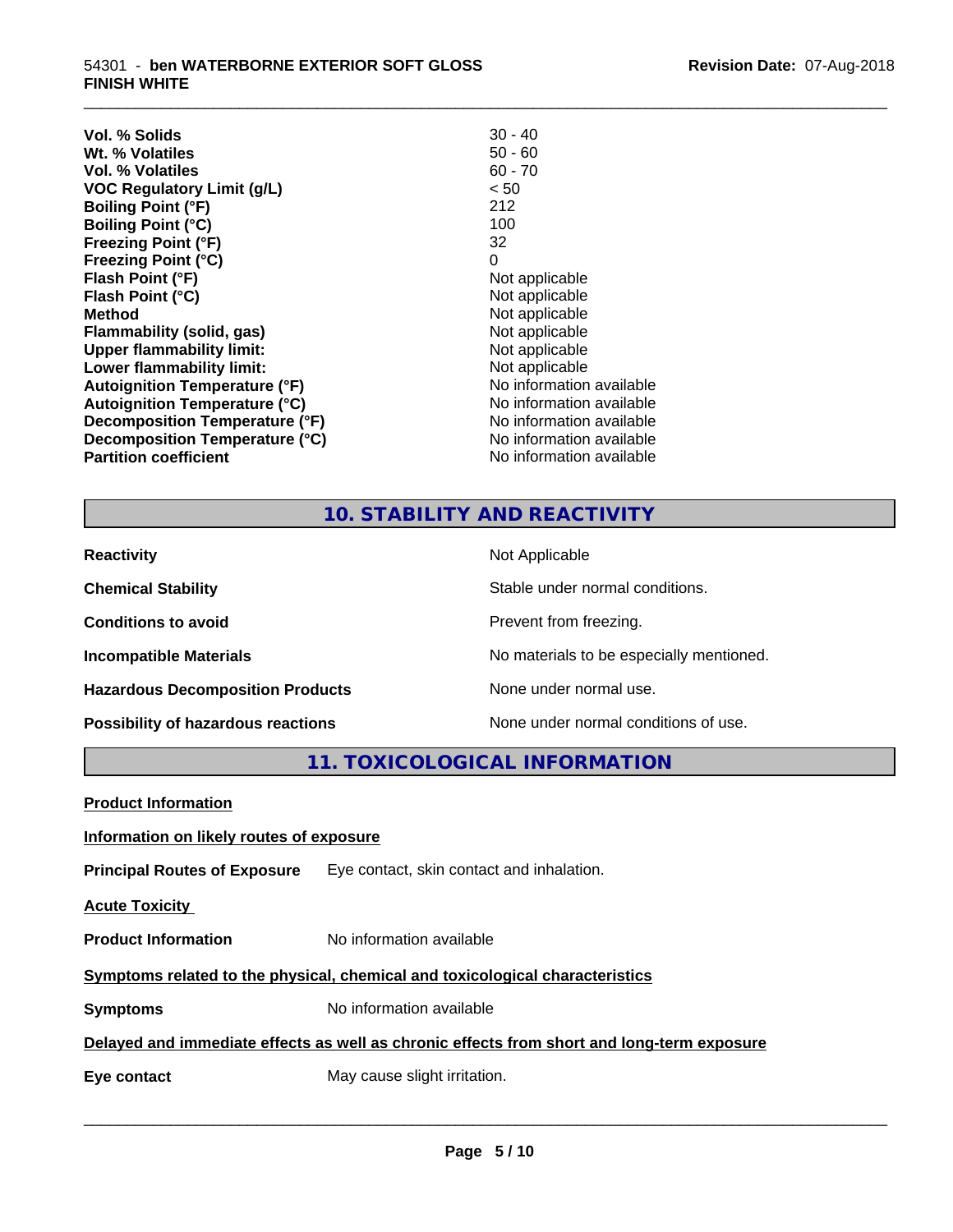| <b>Skin contact</b>             | Substance may cause slight skin irritation. Prolonged or repeated contact may dry<br>skin and cause irritation. |
|---------------------------------|-----------------------------------------------------------------------------------------------------------------|
| <b>Inhalation</b>               | May cause irritation of respiratory tract.                                                                      |
| Ingestion                       | Ingestion may cause gastrointestinal irritation, nausea, vomiting and diarrhea.                                 |
| <b>Sensitization</b>            | No information available                                                                                        |
| <b>Neurological Effects</b>     | No information available.                                                                                       |
| <b>Mutagenic Effects</b>        | No information available.                                                                                       |
| <b>Reproductive Effects</b>     | May damage fertility or the unborn child.                                                                       |
| <b>Developmental Effects</b>    | No information available.                                                                                       |
| Target organ effects            | No information available.                                                                                       |
| <b>STOT - single exposure</b>   | No information available.                                                                                       |
| <b>STOT - repeated exposure</b> | No information available.                                                                                       |
| Other adverse effects           | No information available.                                                                                       |
| <b>Aspiration Hazard</b>        | No information available                                                                                        |

#### **Numerical measures of toxicity**

**The following values are calculated based on chapter 3.1 of the GHS document**

| <b>ATEmix (oral)</b> | 40363 mg/kg |
|----------------------|-------------|
| ATEmix (dermal)      | 113393      |

#### **Component Information**

Titanium dioxide LD50 Oral: > 10000 mg/kg (Rat) Silica, amorphous LD50 Oral: > 5000 mg/kg (Rat) LD50 Dermal: 2,000 mg/kg (Rabbit) LC50 Inhalation (Dust): > 2 mg/L Kaolin LD50 Oral: > 5000 mg/kg (Rat) Zinc oxide LD50 Oral: 5000 mg/kg (Rat) LC50 Inhalation (Dust):  $> 5700$  mg/m<sup>3</sup> (Rat, 4 hr.) 1-Methyl-2-pyrrolidinone LD50 Oral: 3598 mg/kg (Rat) LD50 Dermal: 2000 mg/kg (Rabbit) Urea, N-(3,4-dichlorophenyl)-N,N-dimethyl- LD50 Oral: 1017 mg/kg (Rat) LD50 Dermal: > 5000 mg/kg (Rat)

#### **Carcinogenicity**

*The information below indicateswhether each agency has listed any ingredient as a carcinogen:.*

| Chemical<br>name       | <b>IARC</b>                  | <b>NTP</b> | OSHA   |
|------------------------|------------------------------|------------|--------|
|                        | .<br>2B<br>Possible<br>Human |            | ∟isted |
| n dioxide<br>l itanıum | Carcinoɑen                   |            |        |

• Although IARC has classified titanium dioxide as possibly carcinogenic to humans (2B), their summary concludes: "No significant exposure to titanium dioxide is thought to occur during the use of products in which titanium dioxide is bound to other materials, such as paint."

#### **Legend**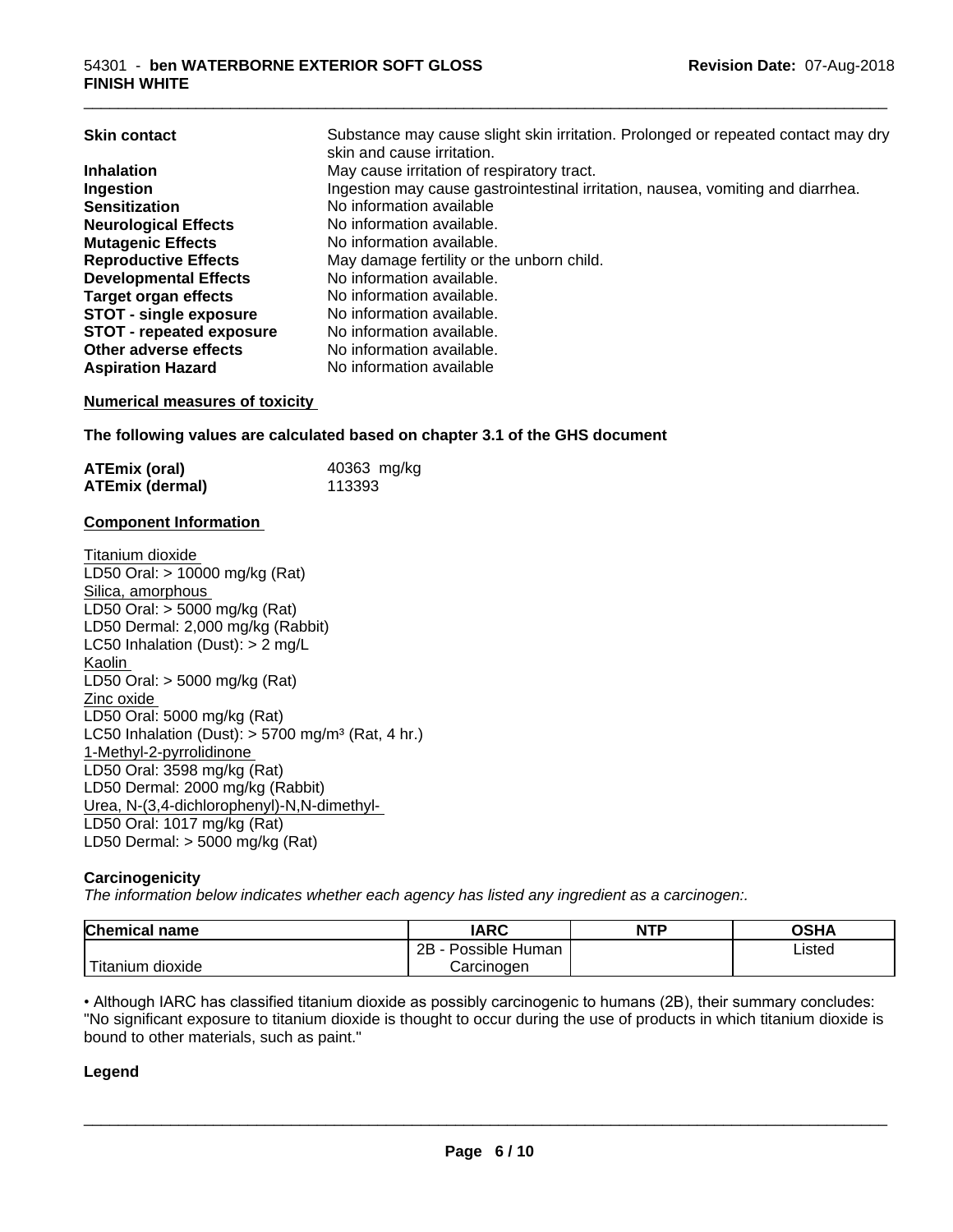IARC - International Agency for Research on Cancer NTP - National Toxicity Program OSHA - Occupational Safety & Health Administration

**12. ECOLOGICAL INFORMATION**

\_\_\_\_\_\_\_\_\_\_\_\_\_\_\_\_\_\_\_\_\_\_\_\_\_\_\_\_\_\_\_\_\_\_\_\_\_\_\_\_\_\_\_\_\_\_\_\_\_\_\_\_\_\_\_\_\_\_\_\_\_\_\_\_\_\_\_\_\_\_\_\_\_\_\_\_\_\_\_\_\_\_\_\_\_\_\_\_\_\_\_\_\_

#### **Ecotoxicity Effects**

The environmental impact of this product has not been fully investigated.

#### **Product Information**

#### **Acute Toxicity to Fish**

No information available

#### **Acute Toxicity to Aquatic Invertebrates**

No information available

#### **Acute Toxicity to Aquatic Plants**

No information available

#### **Persistence / Degradability**

No information available.

#### **Bioaccumulation**

There is no data for this product.

#### **Mobility in Environmental Media**

No information available.

#### **Ozone**

No information available

#### **Component Information**

#### **Acute Toxicity to Fish**

Titanium dioxide  $LC50:$  > 1000 mg/L (Fathead Minnow - 96 hr.) Urea, N-(3,4-dichlorophenyl)-N,N-dimethyl- LC50: 3.5 mg/L (Rainbow Trout - 96 hr.)

#### **Acute Toxicity to Aquatic Invertebrates**

No information available

#### **Acute Toxicity to Aquatic Plants**

No information available

#### **13. DISPOSAL CONSIDERATIONS**

**Waste Disposal Method** Dispose of in accordance with federal, state, and local regulations. Local requirements may vary, consult your sanitation department or state-designated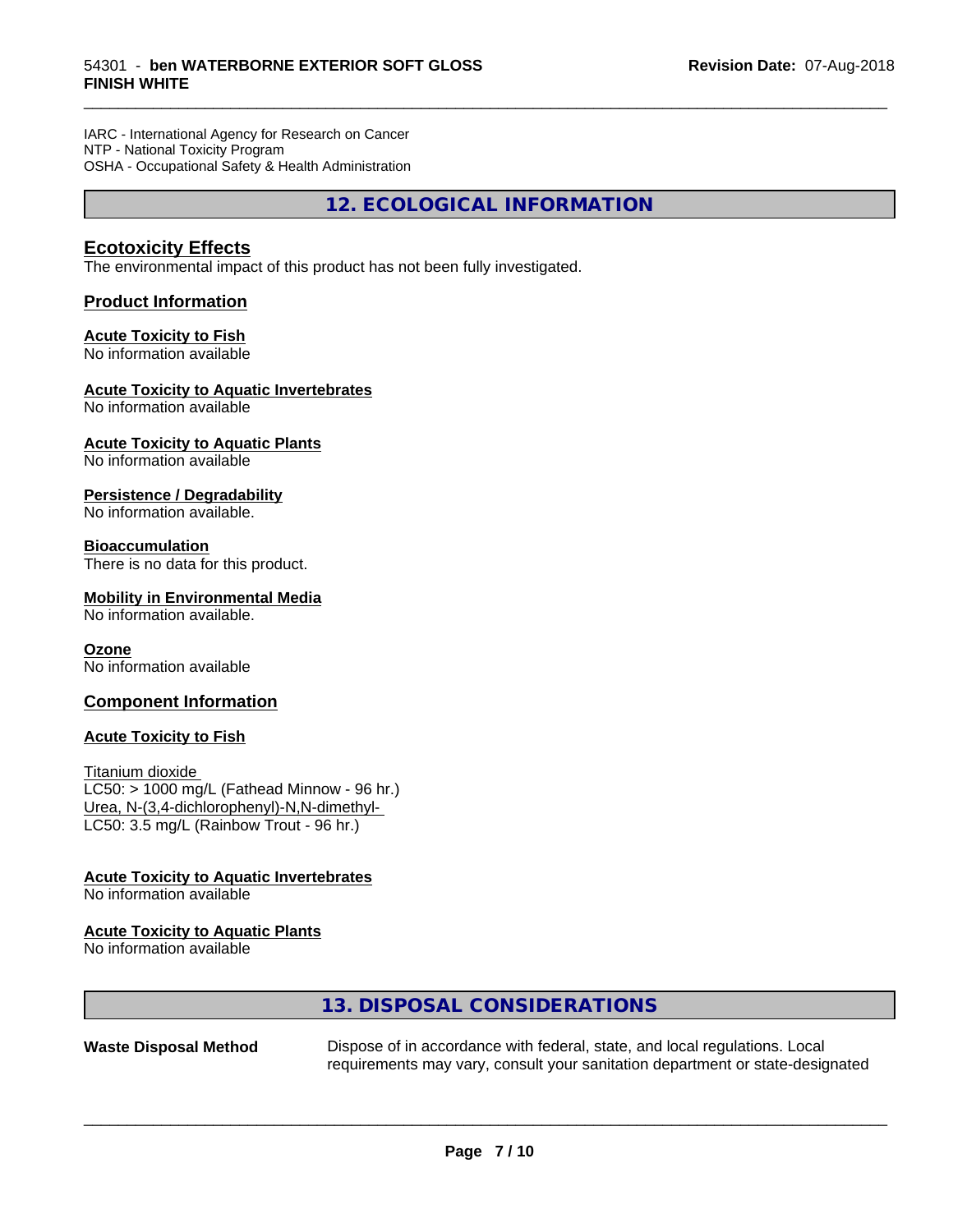environmental protection agency for more disposal options.

\_\_\_\_\_\_\_\_\_\_\_\_\_\_\_\_\_\_\_\_\_\_\_\_\_\_\_\_\_\_\_\_\_\_\_\_\_\_\_\_\_\_\_\_\_\_\_\_\_\_\_\_\_\_\_\_\_\_\_\_\_\_\_\_\_\_\_\_\_\_\_\_\_\_\_\_\_\_\_\_\_\_\_\_\_\_\_\_\_\_\_\_\_

|                                                                                                                                                                                                             | 14. TRANSPORT INFORMATION                                                                |  |  |
|-------------------------------------------------------------------------------------------------------------------------------------------------------------------------------------------------------------|------------------------------------------------------------------------------------------|--|--|
| <b>DOT</b>                                                                                                                                                                                                  | Not regulated                                                                            |  |  |
| <b>ICAO / IATA</b>                                                                                                                                                                                          | Not regulated                                                                            |  |  |
| <b>IMDG / IMO</b>                                                                                                                                                                                           | Not regulated                                                                            |  |  |
|                                                                                                                                                                                                             | <b>15. REGULATORY INFORMATION</b>                                                        |  |  |
| <b>International Inventories</b>                                                                                                                                                                            |                                                                                          |  |  |
| <b>TSCA: United States</b><br><b>DSL: Canada</b>                                                                                                                                                            | Yes - All components are listed or exempt.<br>Yes - All components are listed or exempt. |  |  |
| <b>Federal Regulations</b>                                                                                                                                                                                  |                                                                                          |  |  |
| SARA 311/312 hazardous categorization<br>Acute health hazard<br>Yes<br><b>Chronic Health Hazard</b><br>Yes<br>Fire hazard<br>No.<br>Sudden release of pressure hazard<br>No<br>Reactive Hazard<br><b>No</b> |                                                                                          |  |  |

#### **SARA 313**

Section 313 of Title III of the Superfund Amendments and Reauthorization Act of 1986 (SARA). This product contains a chemical or chemicals which are subject to the reporting requirements of the Act and Title 40 of the Code of Federal Regulations, Part 372:

*None*

#### **Clean Air Act,Section 112 Hazardous Air Pollutants (HAPs) (see 40 CFR 61)**

This product contains the following HAPs:

*None*

#### **US State Regulations**

#### **California Proposition 65**

**AVIMARNING:** Cancer and Reproductive Harm– www.P65warnings.ca.gov

#### **State Right-to-Know**

|--|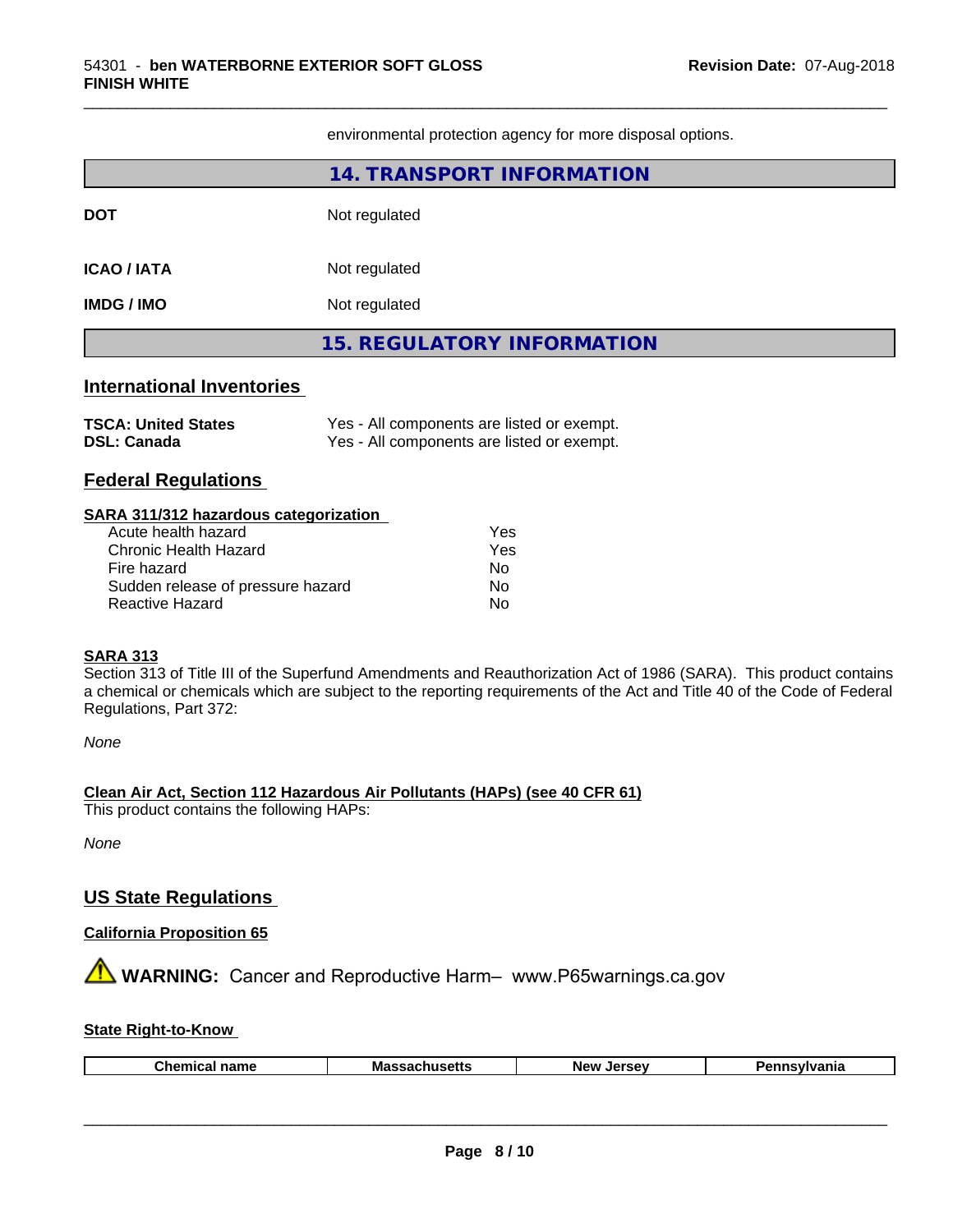#### 54301 - **ben WATERBORNE EXTERIOR SOFT GLOSS FINISH WHITE**

| Titanium dioxide                     |  |  |
|--------------------------------------|--|--|
| Silica, amorphous                    |  |  |
| Kaolin                               |  |  |
| 1-Methyl-2-pyrrolidinone             |  |  |
| Urea,                                |  |  |
| N-(3,4-dichlorophenyl)-N,N-dimethyl- |  |  |

\_\_\_\_\_\_\_\_\_\_\_\_\_\_\_\_\_\_\_\_\_\_\_\_\_\_\_\_\_\_\_\_\_\_\_\_\_\_\_\_\_\_\_\_\_\_\_\_\_\_\_\_\_\_\_\_\_\_\_\_\_\_\_\_\_\_\_\_\_\_\_\_\_\_\_\_\_\_\_\_\_\_\_\_\_\_\_\_\_\_\_\_\_

#### **Legend**

X - Listed

#### **16. OTHER INFORMATION**

| HMIS        | Health: $1^*$ | <b>Flammability: 0</b> | <b>Reactivity: 0</b> | $PPE: -$ |
|-------------|---------------|------------------------|----------------------|----------|
| hana I 2IMH |               |                        |                      |          |

#### **HMIS Legend** 0 - Minimal Hazard

- 1 Slight Hazard
- 2 Moderate Hazard
- 3 Serious Hazard
- 4 Severe Hazard
- \* Chronic Hazard

X - Consult your supervisor or S.O.P. for "Special" handling instructions.

*Note: The PPE rating has intentionally been left blank. Choose appropriate PPE that will protect employees from the hazards the material will present under the actual normal conditions of use.*

*Caution: HMISÒ ratings are based on a 0-4 rating scale, with 0 representing minimal hazards or risks, and 4 representing significant hazards or risks. Although HMISÒ ratings are not required on MSDSs under 29 CFR 1910.1200, the preparer, has chosen to provide them. HMISÒ ratings are to be used only in conjunction with a fully implemented HMISÒ program by workers who have received appropriate HMISÒ training. HMISÒ is a registered trade and service mark of the NPCA. HMISÒ materials may be purchased exclusively from J. J. Keller (800) 327-6868.*

 **WARNING!** If you scrape, sand, or remove old paint, you may release lead dust. LEAD IS TOXIC. EXPOSURE TO LEAD DUST CAN CAUSE SERIOUS ILLNESS, SUCH AS BRAIN DAMAGE, ESPECIALLY IN CHILDREN. PREGNANT WOMEN SHOULD ALSO AVOID EXPOSURE.Wear a NIOSH approved respirator to control lead exposure. Clean up carefully with a HEPA vacuum and a wet mop. Before you start, find out how to protect yourself and your family by contacting the National Lead Information Hotline at 1-800-424-LEAD or log on to www.epa.gov/lead.

| <b>Prepared By</b>      | <b>Product Stewardship Department</b><br>Benjamin Moore & Co.<br>101 Paragon Drive<br>Montvale, NJ 07645<br>800-225-5554 |
|-------------------------|--------------------------------------------------------------------------------------------------------------------------|
| <b>Revision Date:</b>   | 07-Aug-2018                                                                                                              |
| <b>Revision Summary</b> | Not available                                                                                                            |

#### Disclaimer

The information contained herein is presented in good faith and believed to be accurate as of the effective date shown above. This information is furnished without warranty of any kind. Employers should use this information only as a **supplement to other information gathered by them and must make independent determination of suitability and** completeness of information from all sources to assure proper use of these materials and the safety and health of employees. Any use of this data and information must be determined by the user to be in accordance with applicable